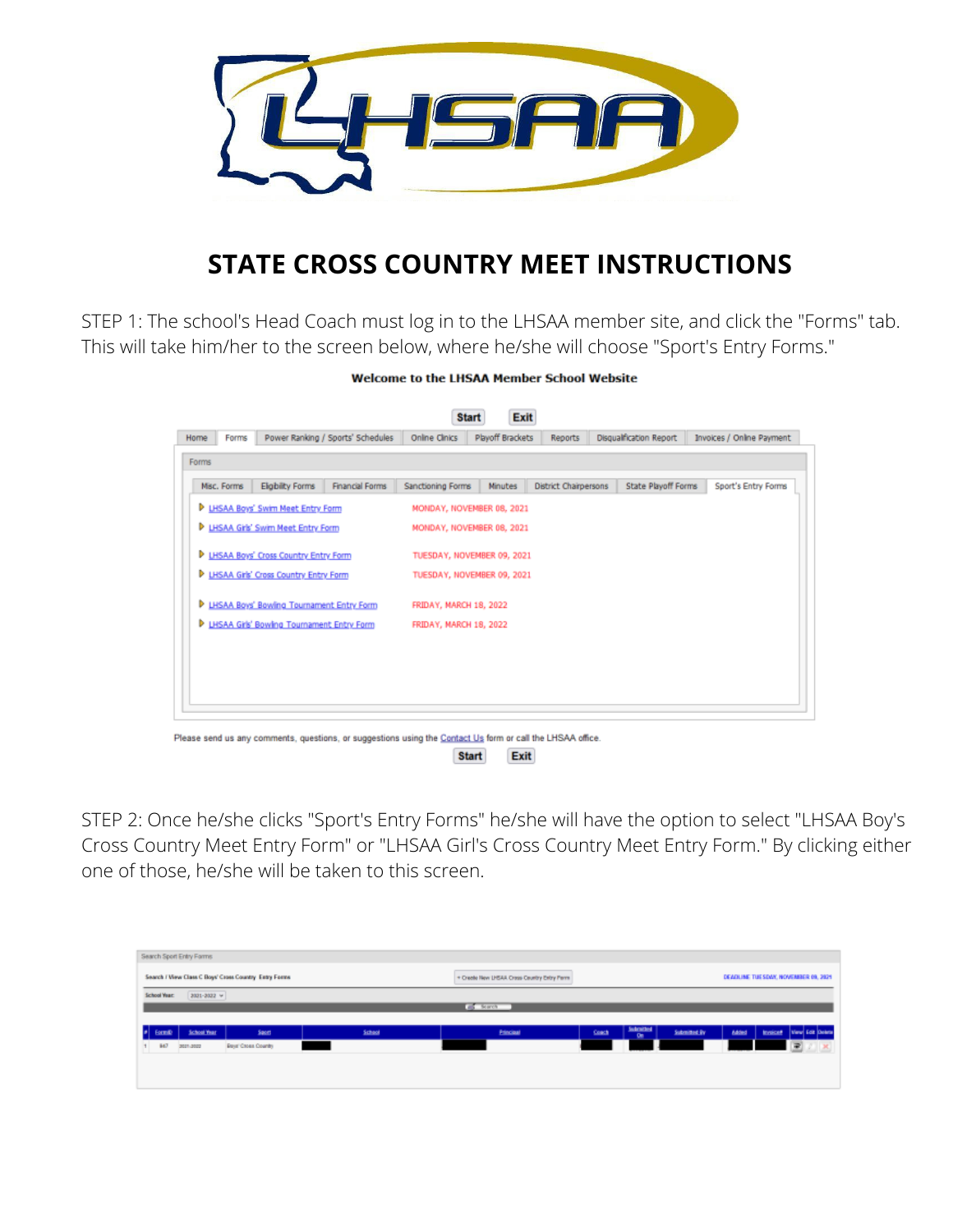By clicking "Create new LHSAA Cross Country Meet Entry Form" he/she will be brought to the entry form shown below.

|                          | SAA                                                                                                                                                                                                                                                                                                                                                                         |
|--------------------------|-----------------------------------------------------------------------------------------------------------------------------------------------------------------------------------------------------------------------------------------------------------------------------------------------------------------------------------------------------------------------------|
|                          | LOUISIANA HIGH SCHOOL 2021-2022 STATE CROSS COUNTRY MEET<br><b>CLASS C BOYS' ENTRY FORM</b>                                                                                                                                                                                                                                                                                 |
|                          | DEADLINE-Monday, November 08, 2021<br>Please fill out this form and sign it below by entering your name in the Signature textbox. To complete this form<br>please click the Submit Entry Form button. Once Submitted you will be able to add more student-athletes by<br>going back to the previous page and clicking the Create New LHSAA Cross Country Meet Entry button. |
| School:                  | Address:                                                                                                                                                                                                                                                                                                                                                                    |
| Principal:<br>Select One | Coach:<br>Select One                                                                                                                                                                                                                                                                                                                                                        |
|                          | Click here to Add / Remove Athletes from Form<br>Save                                                                                                                                                                                                                                                                                                                       |
| Name                     |                                                                                                                                                                                                                                                                                                                                                                             |
|                          |                                                                                                                                                                                                                                                                                                                                                                             |

STEP 3: At this step, he/she will be asked to select the Head Coach from a drop down menu. If there is not a Head Coach listed, that means no one is registered on the LHSAA member site for that position at your school. Next, he/she will have to add the athletes he/she wishes to enter into the state meet. Only athletes that are registered and submitted will appear. The athletes that are selected **MUST match the official MileSplit entry form**. Once this is completed and the form is signed and dated, he/she will have the option to submit or save the entry form.

The image below shows both a submitted entry form and a saved one. If the entry form is only saved and not submitted, it can be edited up until the due date. Once an entry form is submitted, the financial form will be official and an invoice will be generated.

|              |                    | Search / View Division III Girls' Swimming Entry Forms |                | + Create New LHSAA Sweet Meet Entry Form |                          |                       |                                                  | DEADLINE NOVEMBER 7TH, 2017 |                  |  |
|--------------|--------------------|--------------------------------------------------------|----------------|------------------------------------------|--------------------------|-----------------------|--------------------------------------------------|-----------------------------|------------------|--|
| School Year: | $2017.3018$ $W$    |                                                        |                |                                          |                          |                       |                                                  |                             |                  |  |
|              |                    |                                                        |                | <b>BE NAME</b>                           |                          |                       |                                                  |                             |                  |  |
|              |                    |                                                        |                |                                          |                          |                       |                                                  |                             |                  |  |
|              | <b>Submet True</b> | <b>Basers</b>                                          | <b>Salvent</b> | <b>Primate</b>                           | Comb                     | Submitted<br>$\alpha$ | <b><i><u><u><b>Duberstood By</b></u></u></i></b> | Account                     | View Edit Delate |  |
| ×            | 2017-2016          | Grid Swimming (Dest)                                   |                | Renee Baland Test                        | <b>Baked, Test coach</b> |                       |                                                  |                             | 12000000 BL      |  |